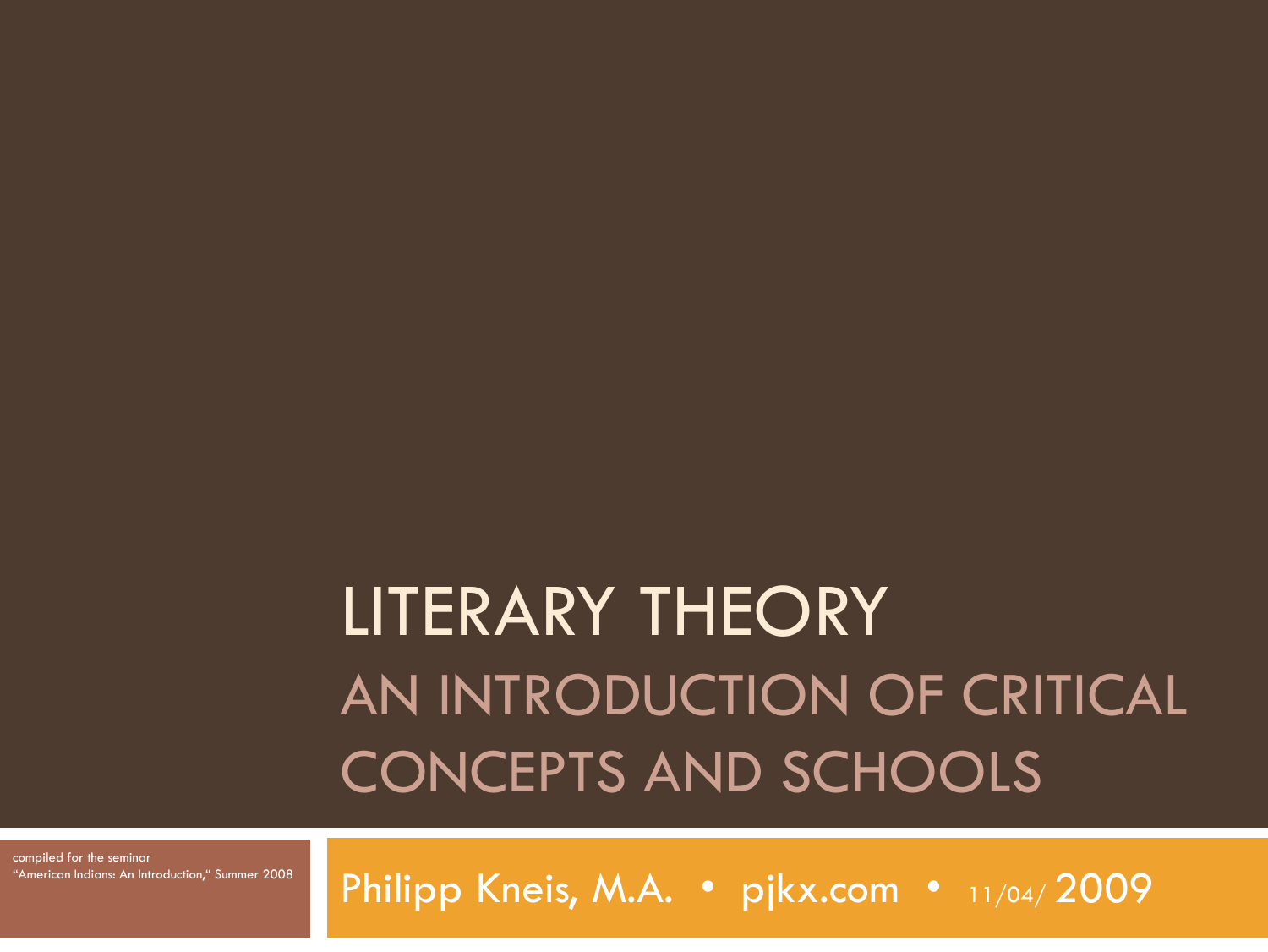

#### **Abstract:**

This presentation provides a brief overview of literary theory, introducing key concepts and various schools of analysis.

#### **Contents:**

- 1. What is Literature?
- 2. Some Basics for Literary Analysis
- 3. Literary Theory
- 4. Summary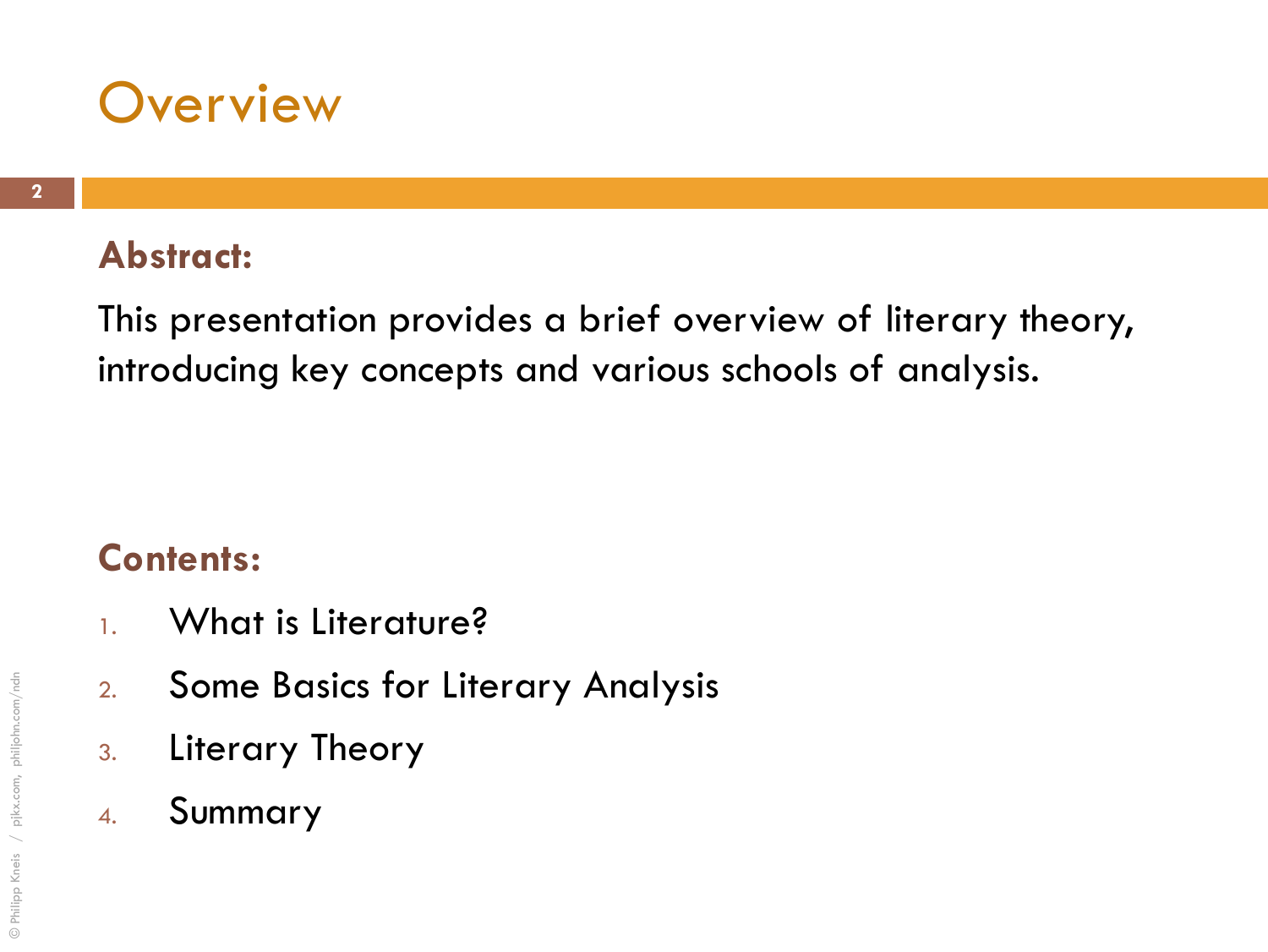

### Working towards a definition of "literature."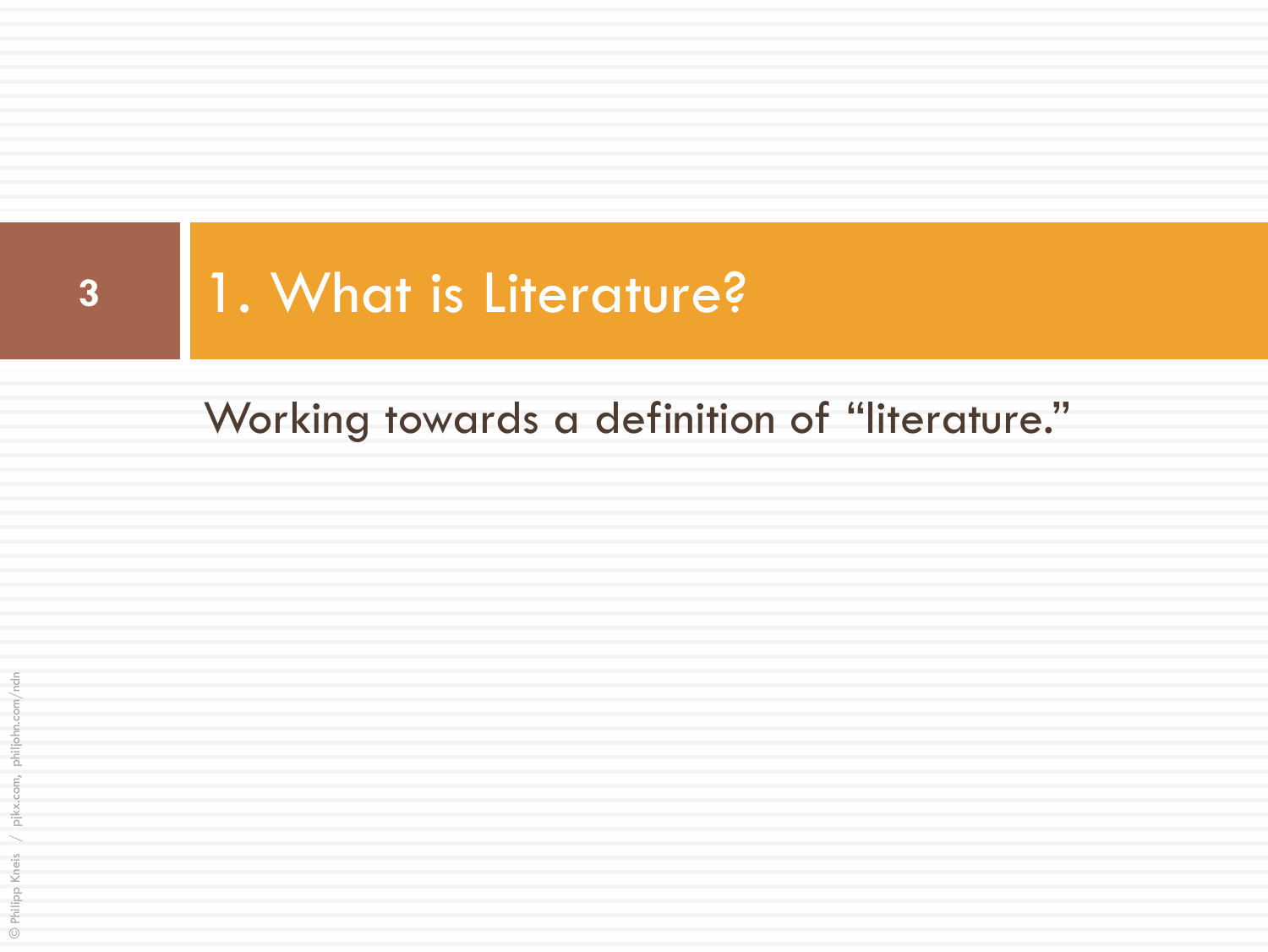### Texts can be

- $\Box$  fiction
- $\Box$  non-fiction
- poetry
- $\square$  prose
- drama
- $\Box$ , merely" text
- audio-visual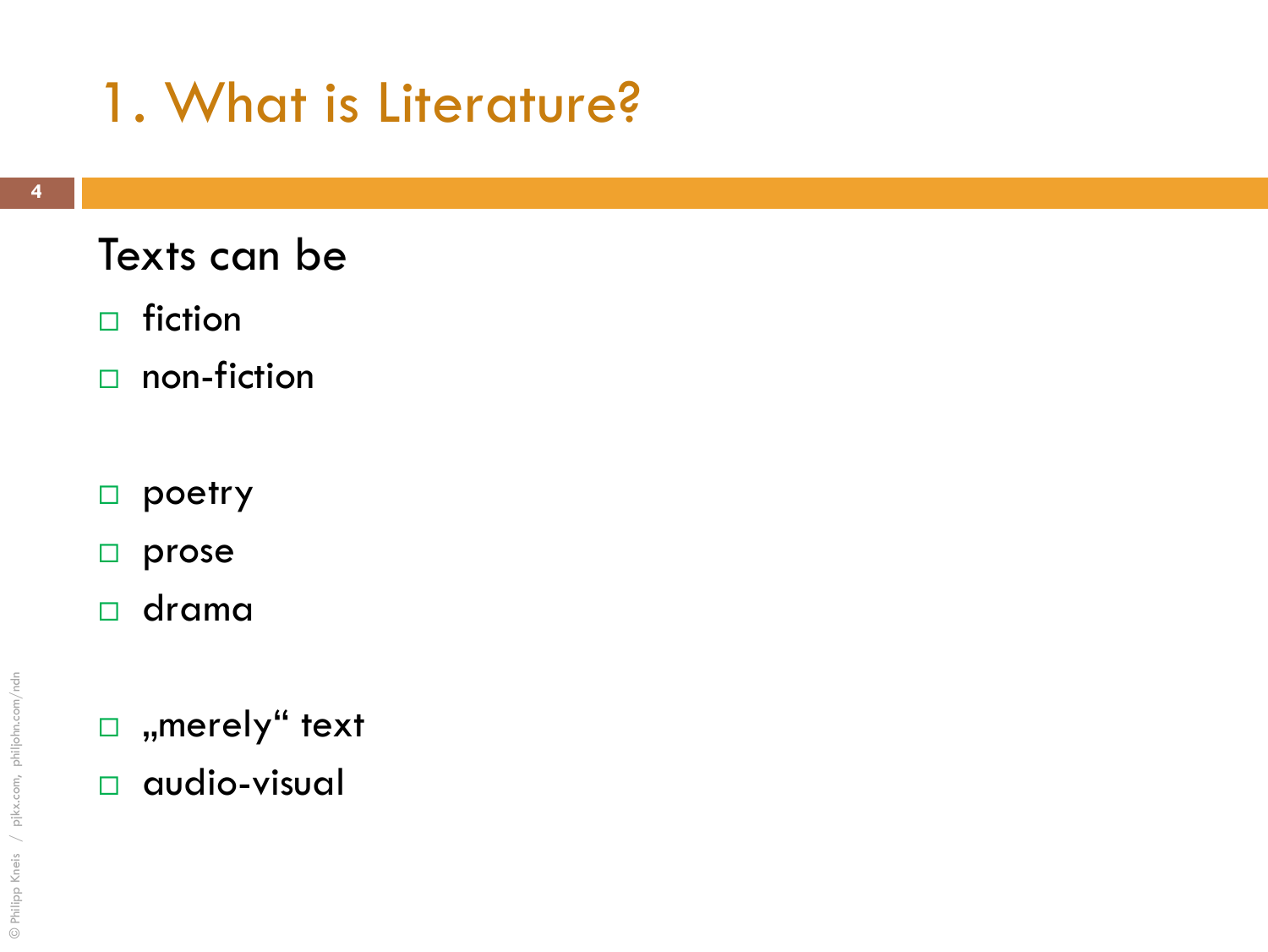#### Texts can be

- $\Box$  of "high quality"
- $\Box$  of "low quality"
- $\Box$  assigned to specific ethnic, social, gender, age groups
- □ canonized (belonging to an elite body of work)
- outside the canon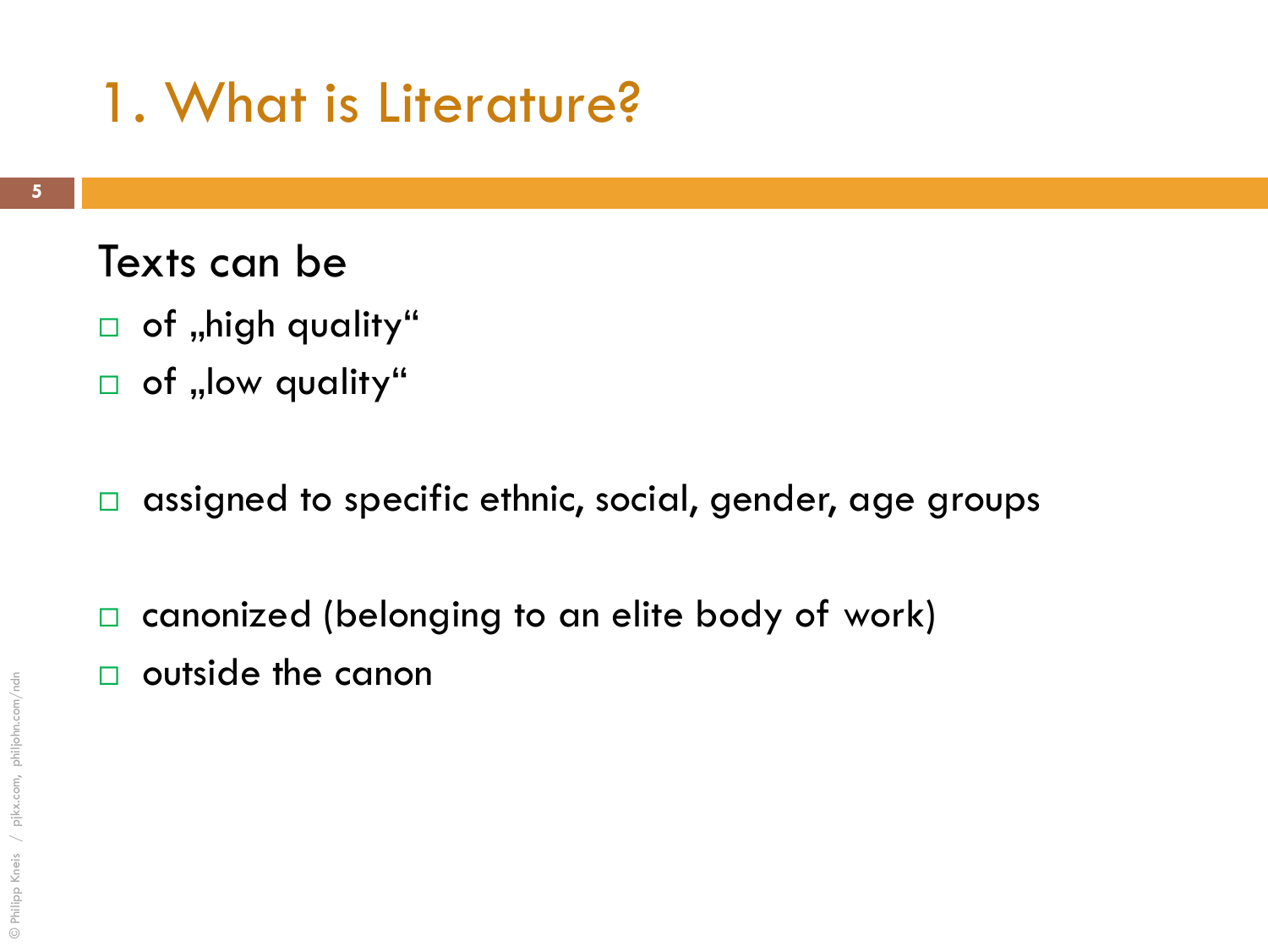- $\Box$  literature is communication
- literature is storytelling (in a general sense)
- $\Box$  stories are a basic part of the human condition and reflect upon that
- $\Box$  stories are told by someone, and/or written down by someone
- the teller  $/$  author  $/$  writer of the story is influenced by several factors (cultural background, social circumstances, psychology, history, other texts)
- $\Box$  it is usually possible to discern literature from other texts
- $\Box$  there must be some things that differentiate literature from other forms of human communication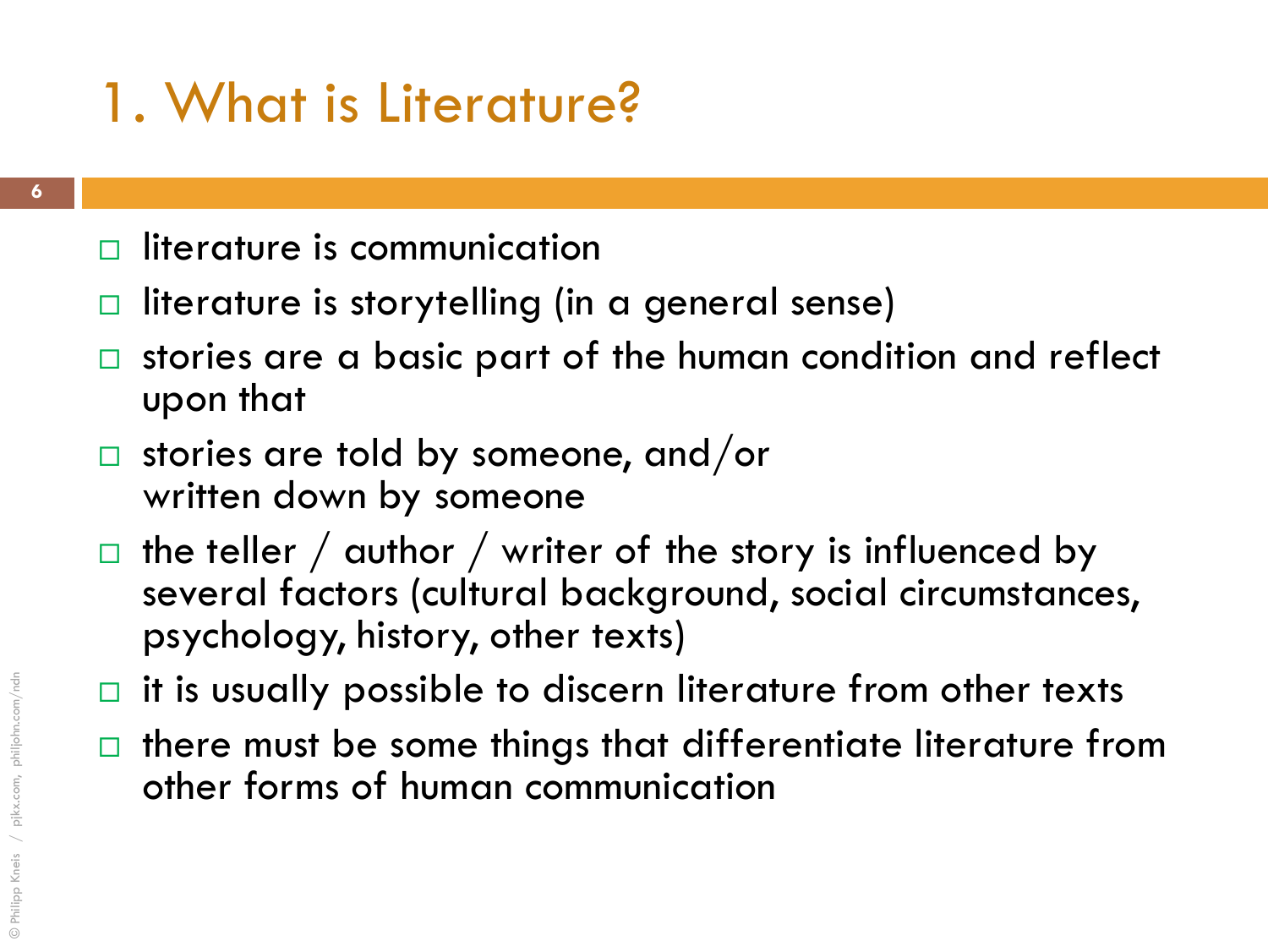#### Working Definition:

- $\Box$  literature is a form of communication that differs from "everyday" usage of language and communication – this is contingent upon local, temporal, social contexts
- $\Box$  certain markers and conventions designate a text as literature, and as belonging to a specific literary genre

this can be achieved by:

- a more or less slightly different way of speaking (use of metaphors, symbols, etc.)
- □ structural conventions of narration
- $\square$  setting the story in surroundings not coinciding with those of the speaker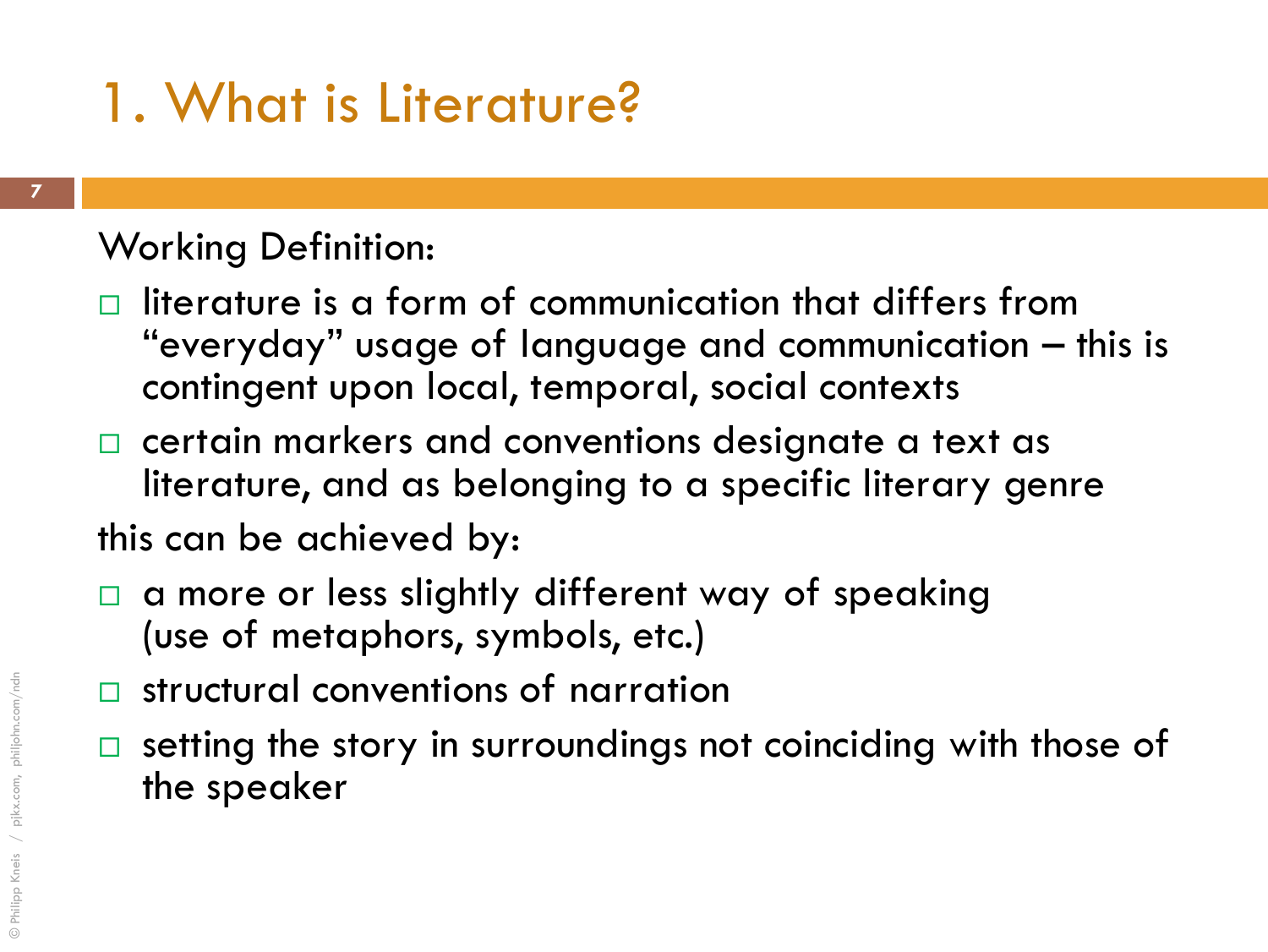

# **<sup>8</sup>** 2. Some Basics for Literary Analysis

Genre and Narration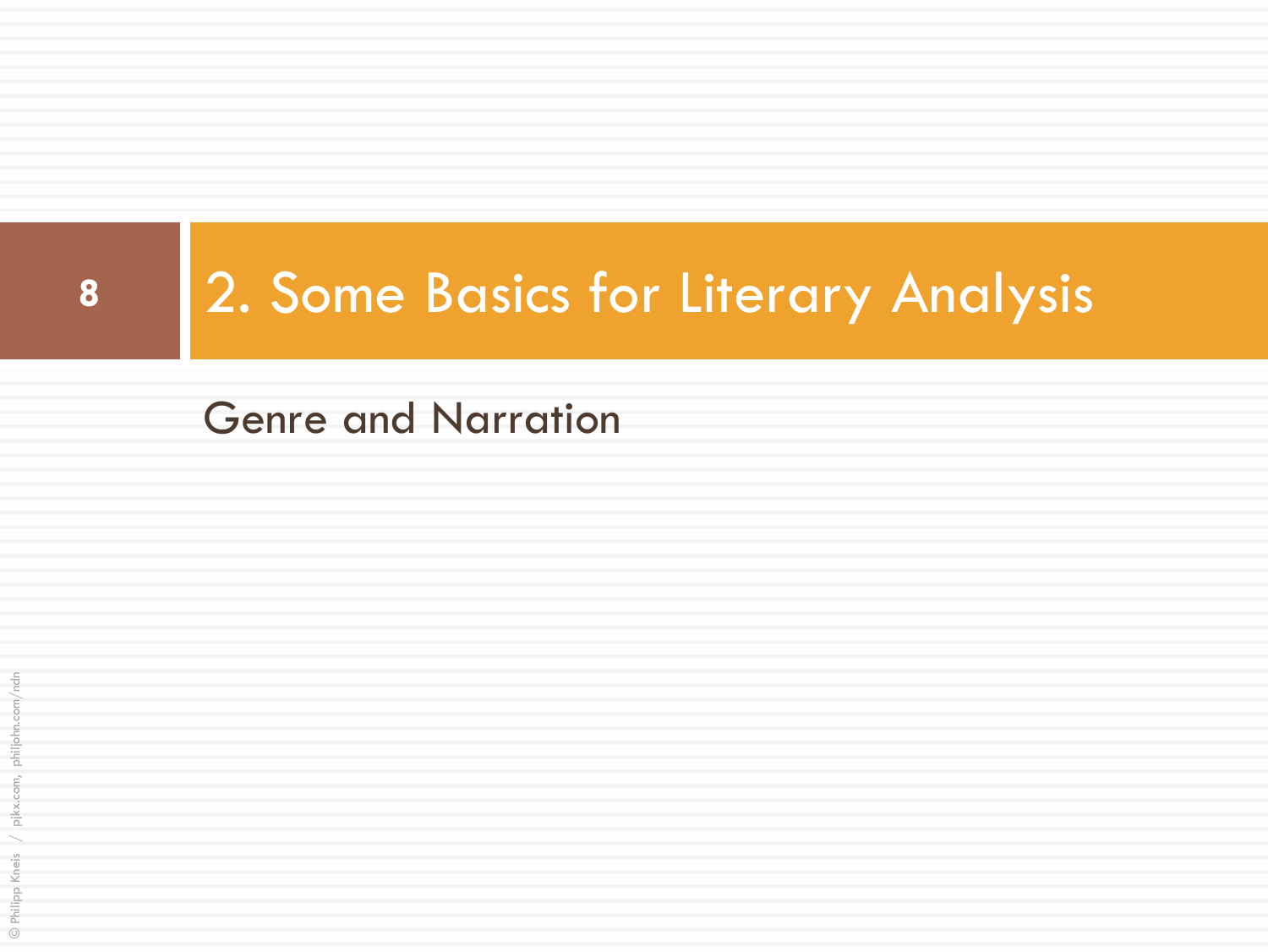## 2. Some Basics for Literary Analysis

### Genre can designate:

- □ classical formal categories (poetry, prose, drama)
- text types (poem, novel, diary, autobiography, essay, scholarly article, newspaper article, song, …)
- □ topical categories (comedy, tragedy; science fiction, horror, romance, Western, …)

### Genre is

- $\Box$  classification of existing texts
- **guiding production of texts**
- $\Box$  guiding / arising from user expectation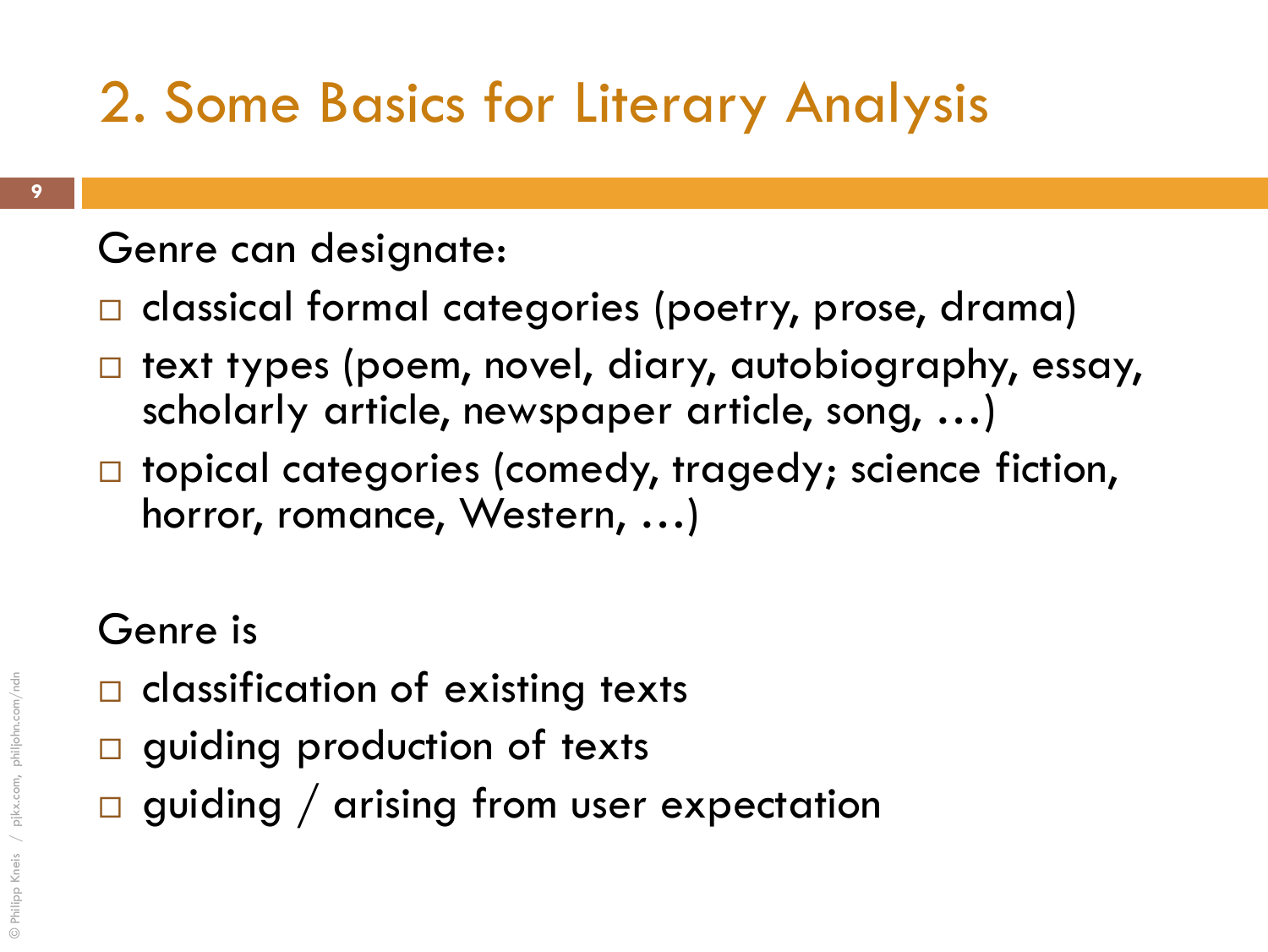### 2. Some Basics for Literary Analysis

#### Narration

 $\Box$  is a function of the text

the narrator

- $\Box$  is NEVER the author
- $\Box$  the narrator is the instance in the text from whose perspective the text is told
- □ can be omniscient or not, first-person, third-person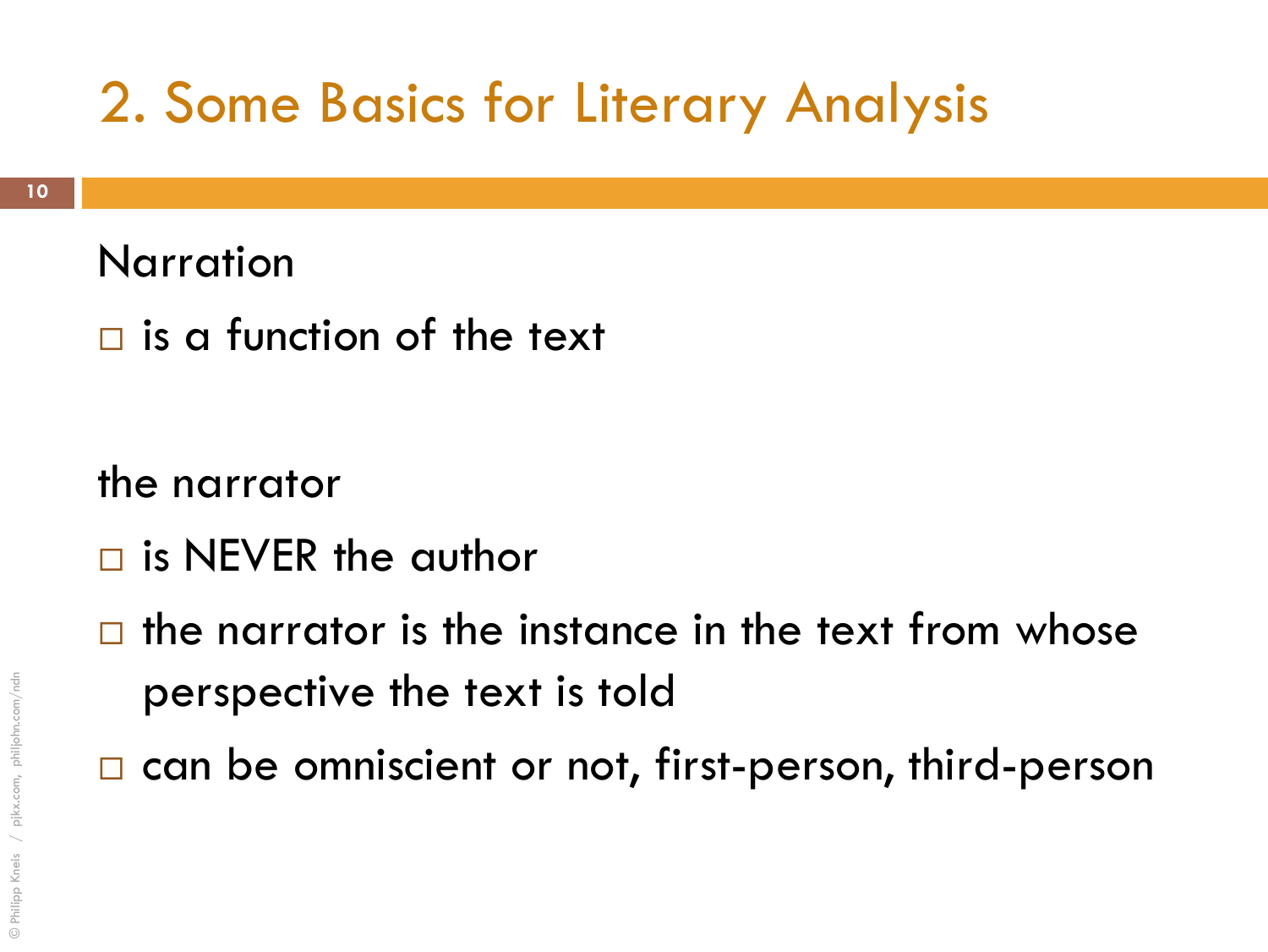# 11 3. Literary Theory

### An overview of approaches and schools.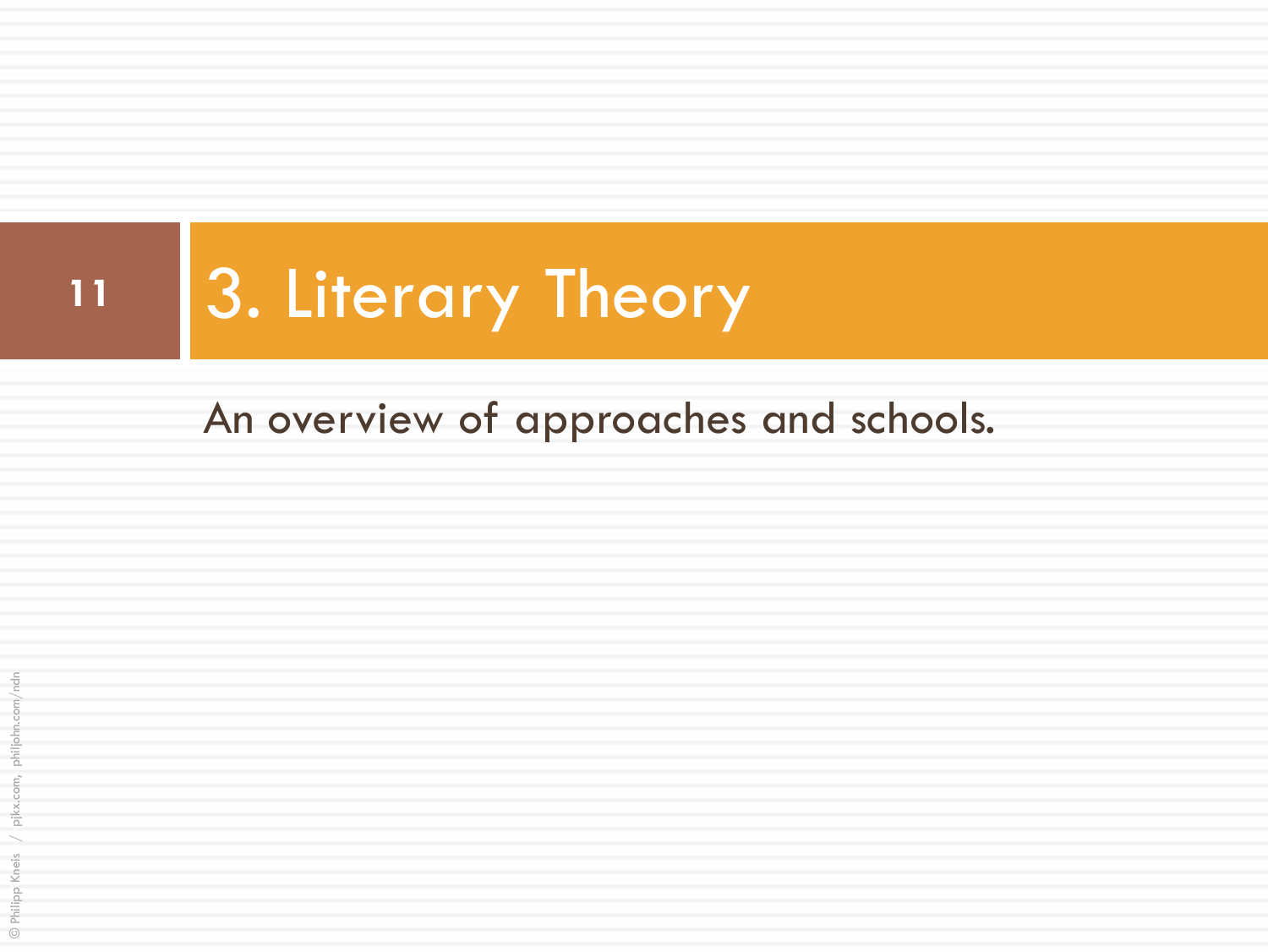### 3. Literary Theory

#### Theory is

- $\Box$  a way of seeing
- $\Box$  a model of understanding
- $\square$  never exclusive (although it is often claimed to be)
- always evolving
- $\Box$  several approaches can be applied to the same text
- $\Box$  the richness of theoretical approaches is what makes literary analysis "fun"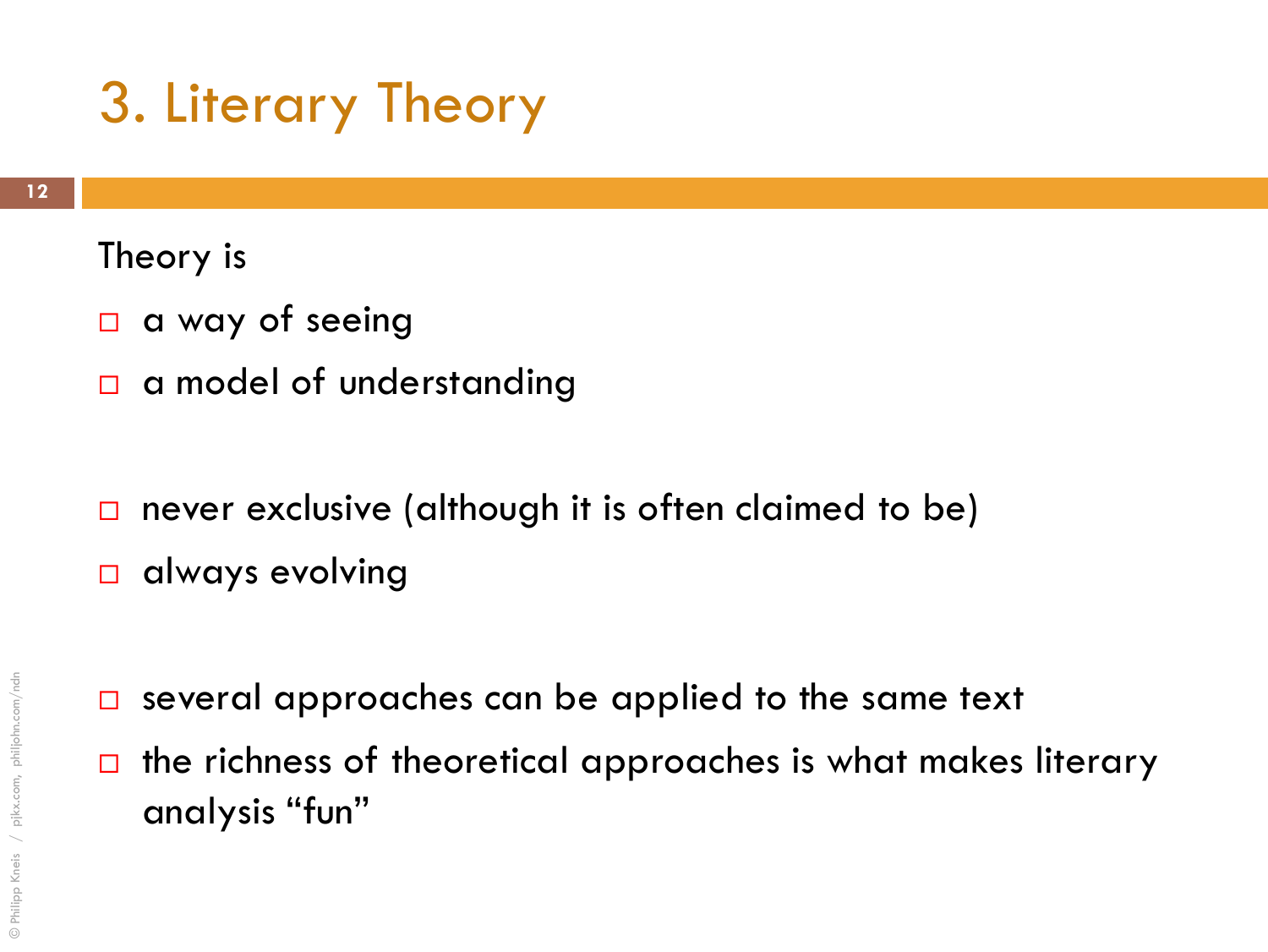### 3. Literary Theory

There exists a "classical" or "aesthetic" approach to literature which is often taught in schools or poetry seminars.

It is often not called "theory," but that does not mean that there is no theory behind it – only that the theory is hidden, or unspecified.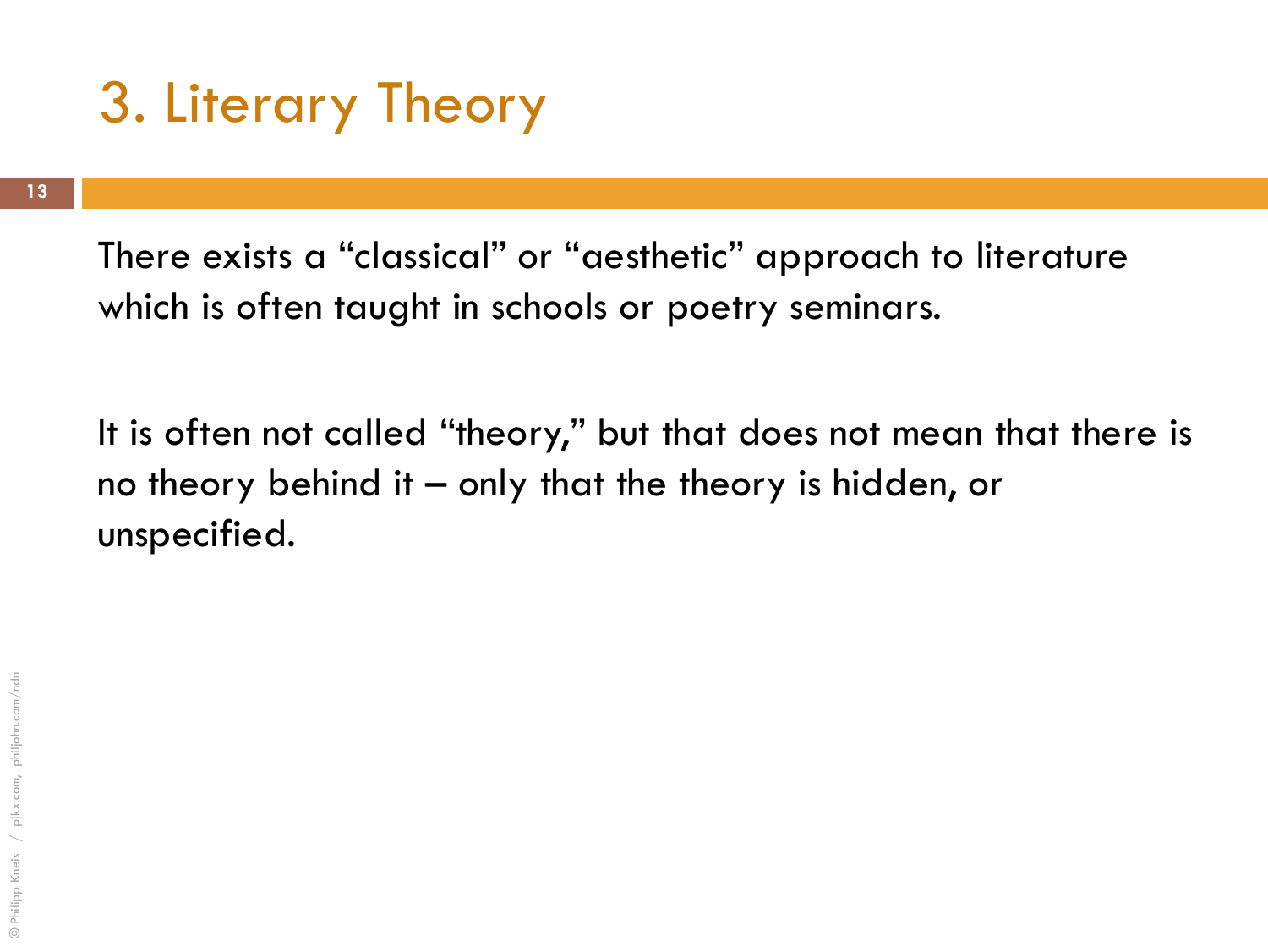### 3. Literary Theory: Aesthetic Approach

- □ a text is analyzed for what makes it special or "good" and to explain how an aesthetic effect is achieved
- $\Box$  this may also expose "hidden" meanings and connections
- $\square$  several formal criteria are looked for in the text and used towards "interpretation" or analysis, such as
	- $\Box$  finding figures of speech, rhetorical or figurative devices (alliteration, rhyme, irony, metaphor, symbol, etc. etc. etc.),
	- □ analyzing meter in poetry and
	- $\Box$  analyzing structuring of partial or entire texts
- □ frequent key question: "what did the author mean to tell us"?
- $\Box$  this is an outdated and oftentimes fallacious approach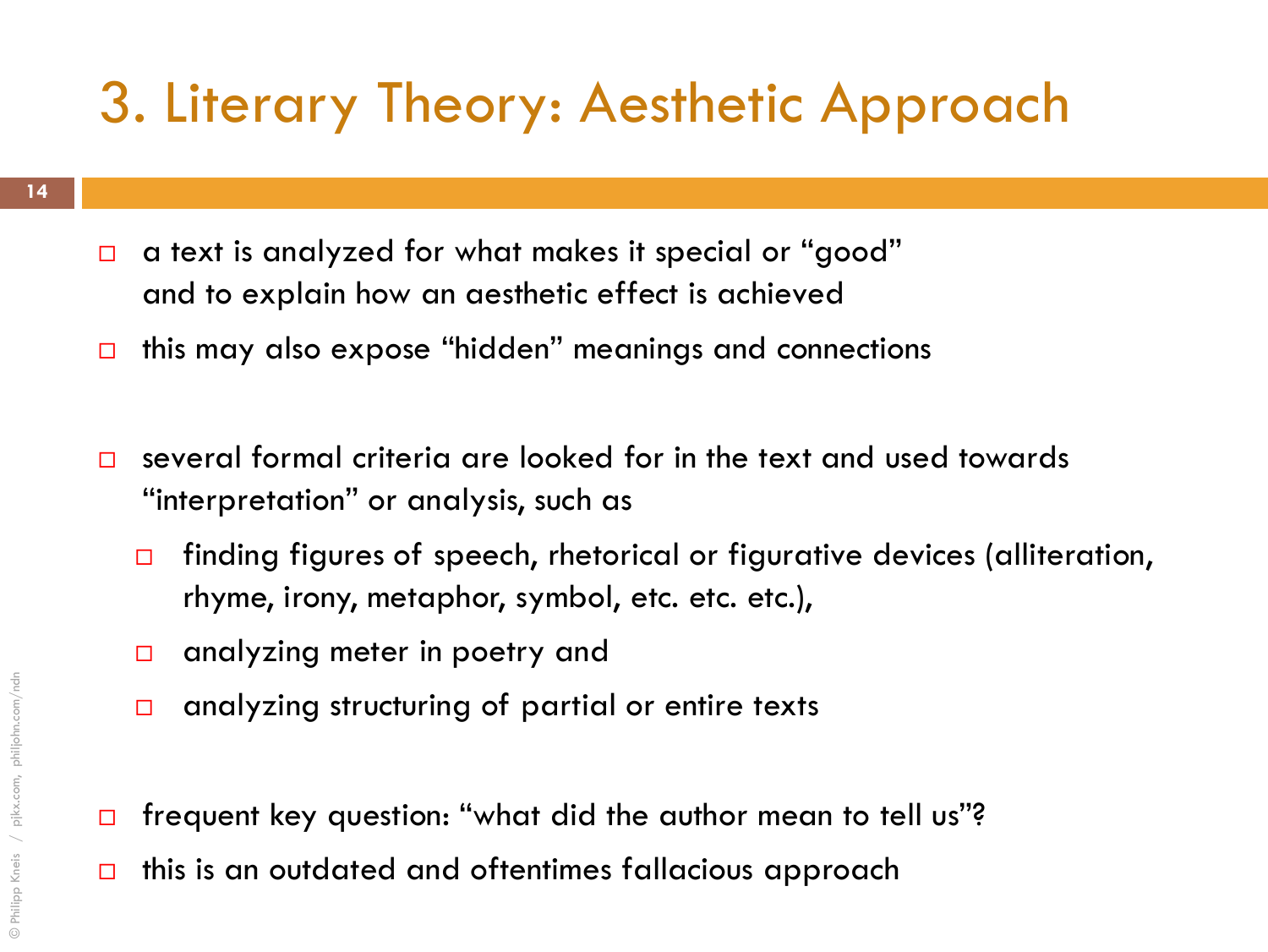### 3. Literary Theory

Various other ways of approaching literature have been developed in the past.

Mostly, these theories originate from other fields (like philosophy) and may be applied to literature.

Some of these will now be introduced very briefly.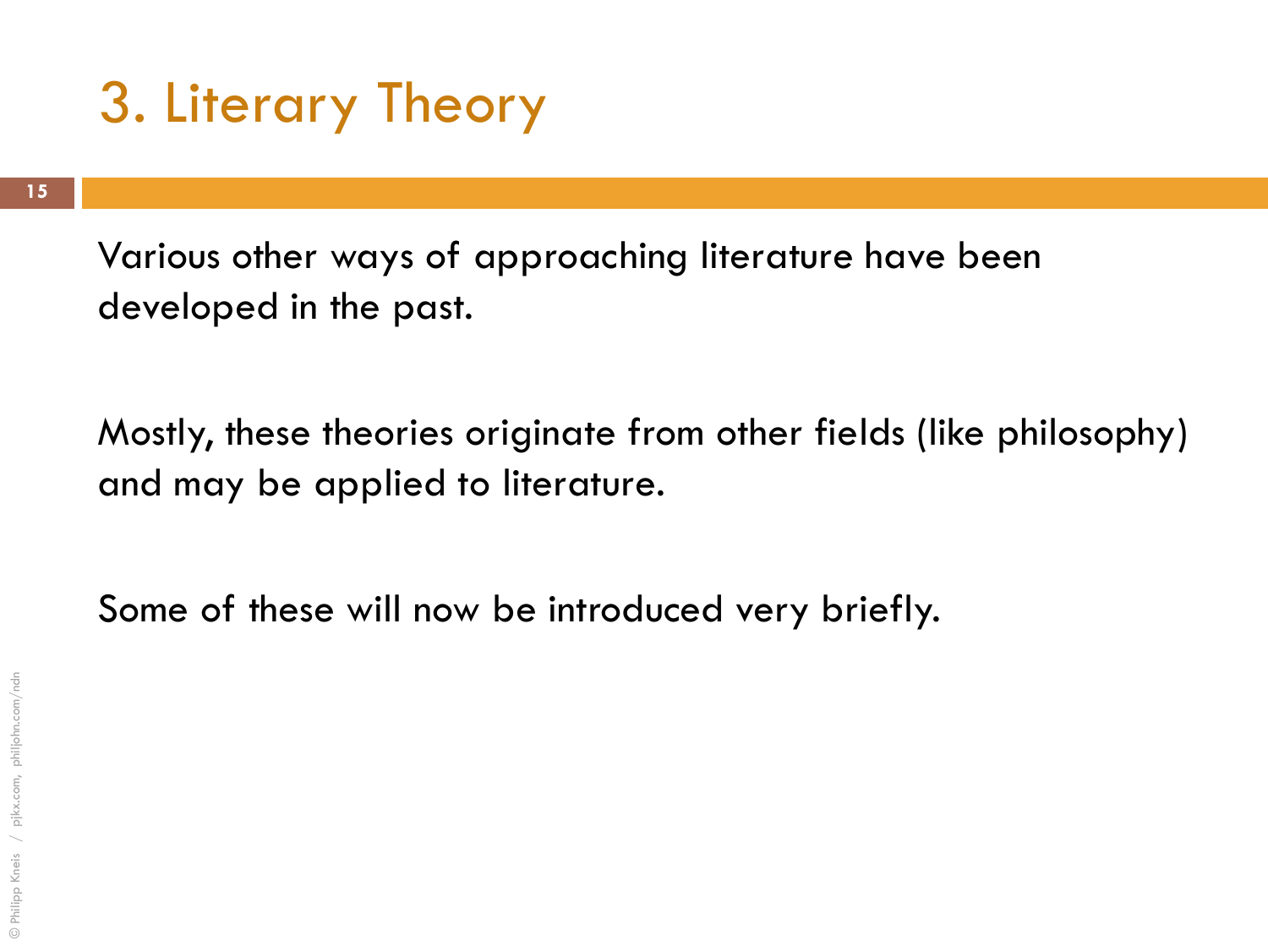# 3. Literary Theory: Various Schools (1)

Various ways of approaching literature have been developed in the past, such as:

- Hermeneutics (Heidegger, Husserl, Gadamer; gk. *heurisko*: to find) 19<sup>th</sup> century : trying to find the original intention of the author, 20<sup>th</sup> century: focus on understanding, knowledge dependent on interpretation
- Semiotics (Saussure, Peirce, Eco; gk. *sêmeion*: sign): investigating structures and occurrences of processes of signification and understanding, focus on signs and symbols and extra-language communication
- Structuralism (Saussure, Lévi-Strauss, Barthes, Chomsky, Jakobson): strong linguistic focus, texts consist of signs, signs are arbitrary (no relation between the form and the sign necessary), analysis of how signs are used in the text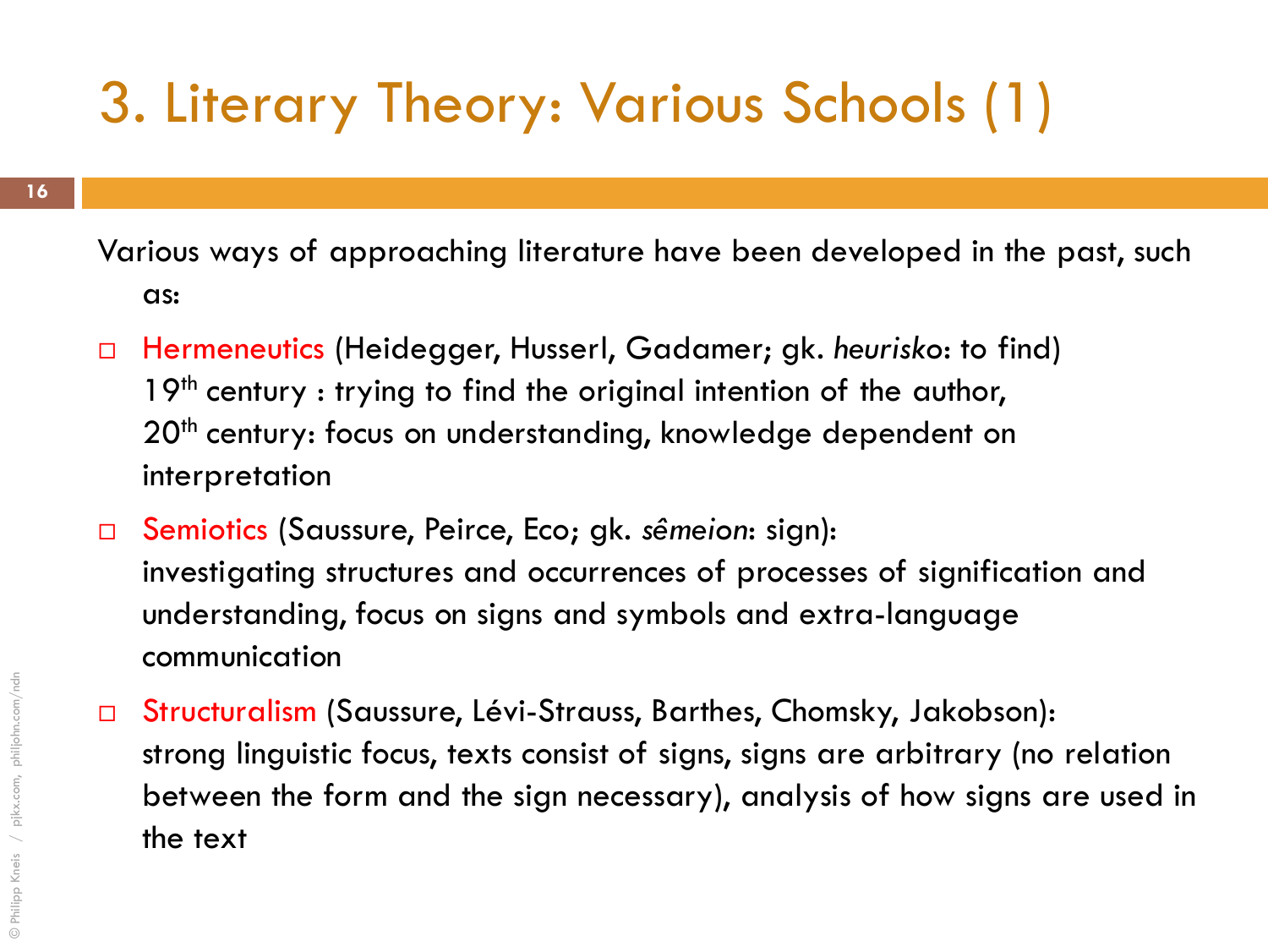# 3. Literary Theory: Various Schools (2)

- □ New Criticism (Brooks, Blackmur, Tate, Wimsatt, Warren): close reading, less focus on extra-textual elements
- □ New Historicism (Greenblatt): investigating historical and cultural contexts of texts
- Reader-Response Criticism (Holland, Stanley, Fish, Iser): focusing on how the text is taken up by the reader
- □ Post-Structuralism & Deconstruction (Barthes, Foucault, Derrida, Jameson, Culler): increasing the focus on language and interconnectivity of texts (discourse), breaking barriers between genres and media, stressing arbitrariness and richness of possible explanations, "death" of the author (more later on that subject)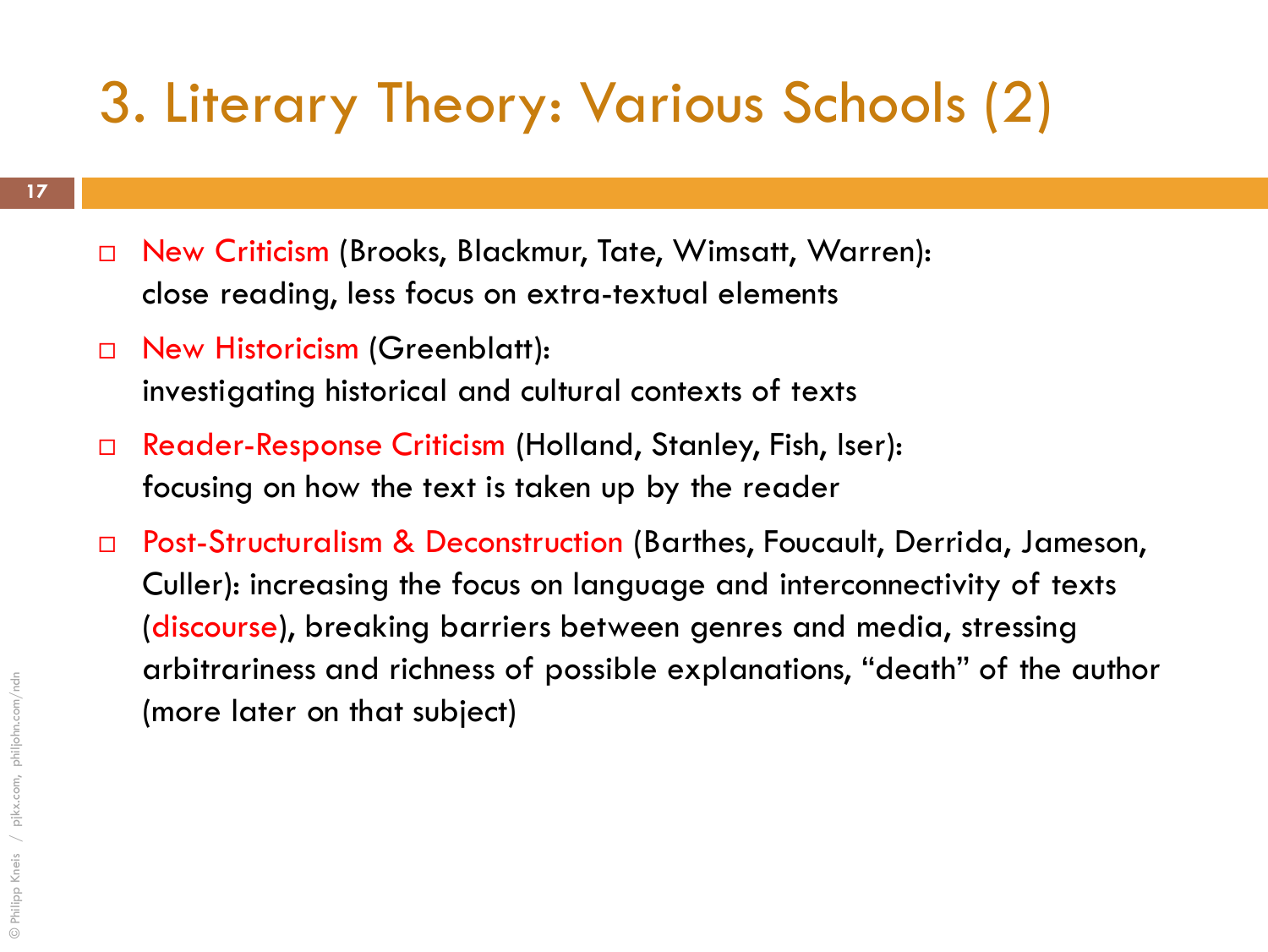### 3. Literary Theory

Some bodies and elements of theory will now be discussed in greater detail.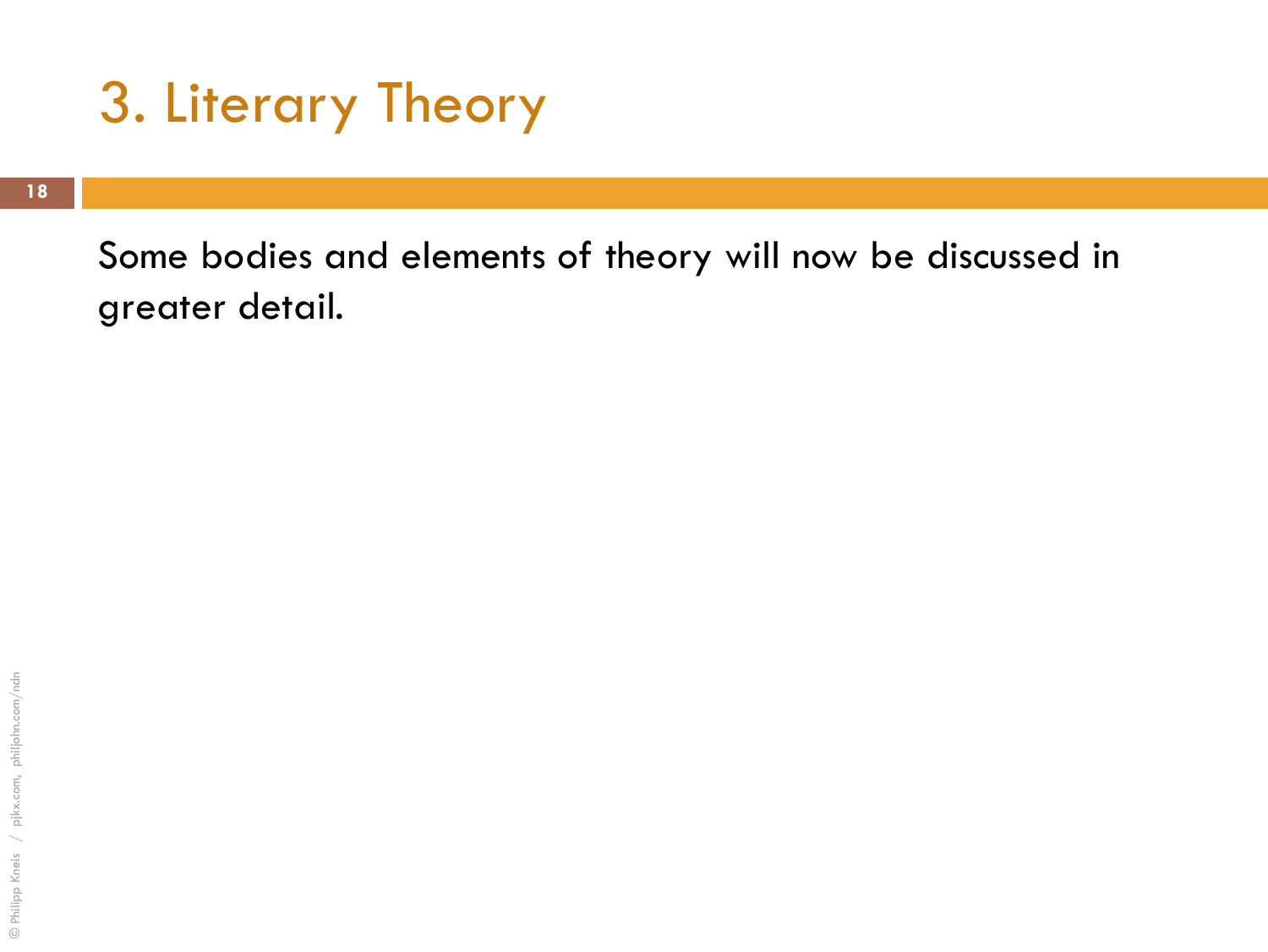### 3. Literary Theory: Death of the Author

intentional fallacy: Wimsatt & Beardsley, 1954 "[T]he design or intention of the author is neither available nor desirable as a standard for judging the success of a work of literary art" death of the author: Barthes, 1968

- $\Box$  text creation is more complex than the mere writing down of words by a romantic creator-genius
- $\Box$  texts may get a different meaning independent from the writer's intention
- $\Box$  the "author" is not the best authority on the text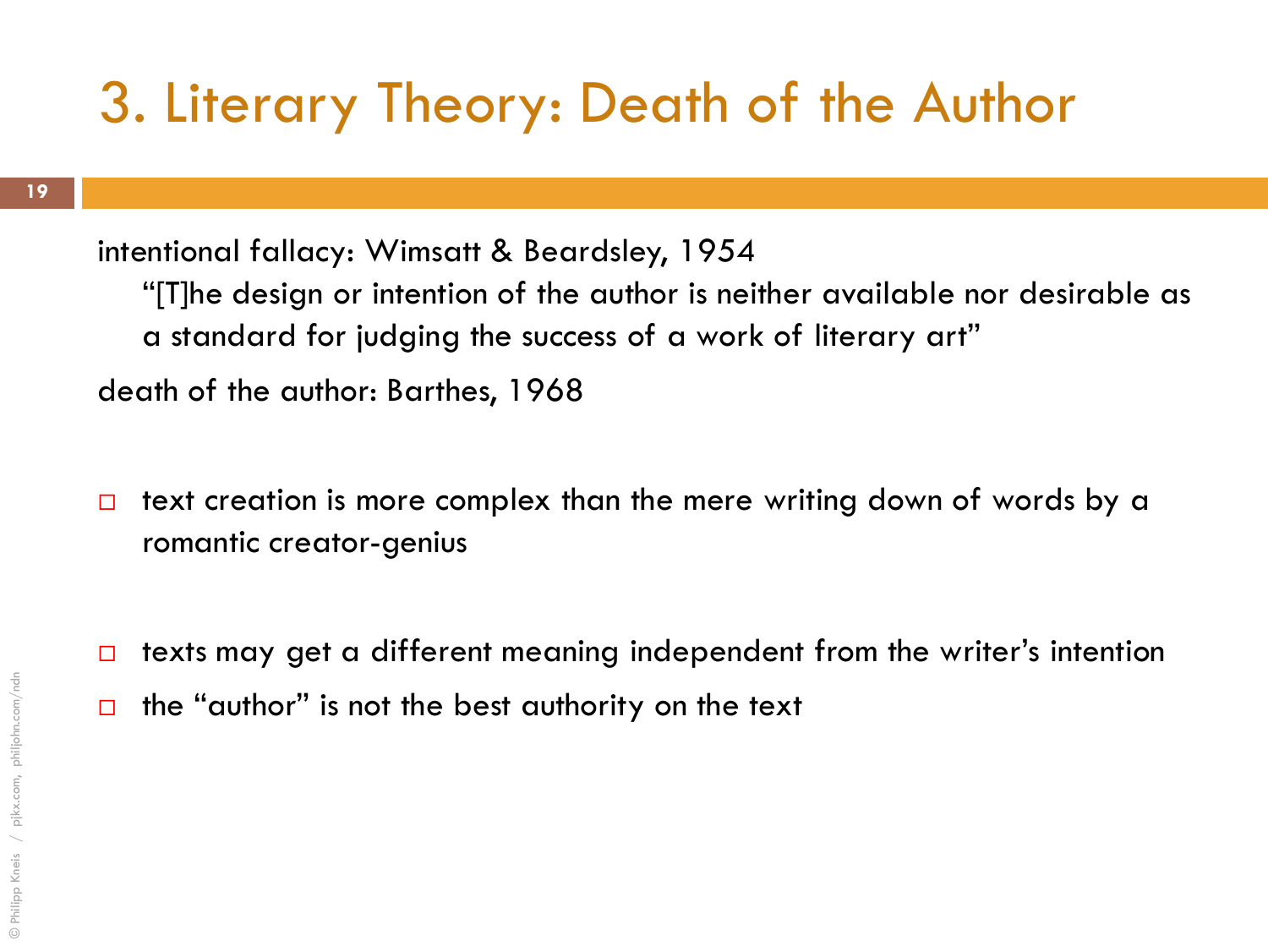### 3. Literary Theory: Psychoanalysis

- $\Box$  are human beings the masters of their soul (psychê)?
- □ how are humans subjected to inner drives and motivations?
- □ ancient stories carry information about human psychology (Oedipus, Elektra, Narcissus)
- $\Box$  dreams have psychological meaning
- $\square$  sexuality plays a major part in psychology
- $\Box$  childhood experiences are formative; violence and abuse are not forgotten
- $\Box$  Jung: archetypes can be found in stories that may contain very old images within a cultural imaginary (e.g. serpents, night, heights…)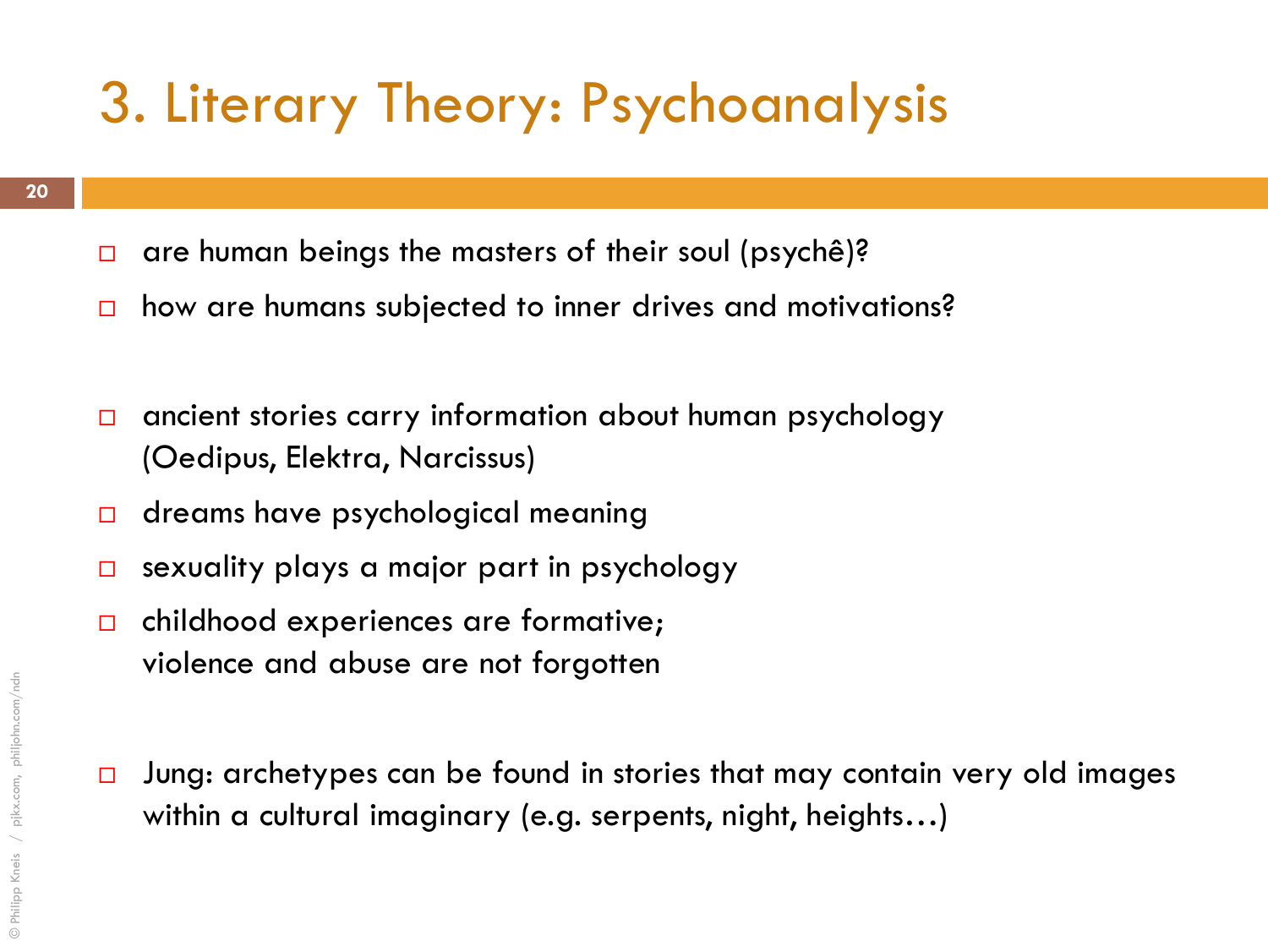### 3. Literary Theory: The Canon Debate

- □ oftentimes, "literature" means "great literature"
- $\Box$  this refers to a body of works considered cornerstones of culture (called canon)
- $\Box$  such a body of work always reflects attitudes and power structures
- $\Box$  this canon is questioned by three overall trends:
	- $\Box$  the rise of democracy (class)
	- $\Box$  female and gay/lesbian emancipation (gender)
	- $\Box$  the end of slavery, the quest for civil rights for minorities, as well as decolonization; and critique of racism (race)
- $\Box$  this generally means that the canon is being enlarged by new titles, and that some older titles may no longer be considered "canonical"
- $\Box$  this also, however, may question the very reliance upon a canon as such!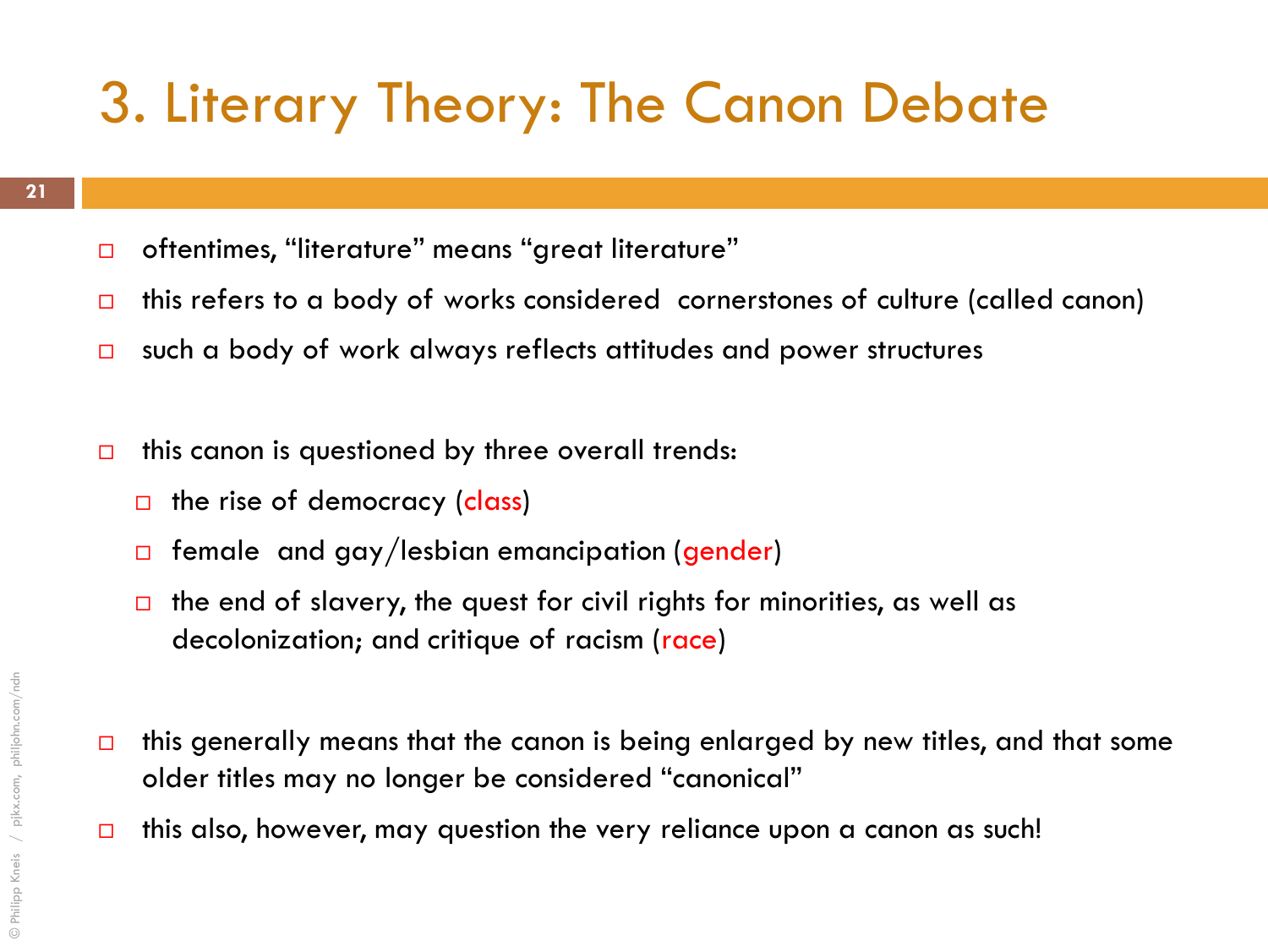### 3. Literary Theory: Marxist Criticism

- $\Box$  based on a materialist critique of society and culture: analyzing constraints and (hidden or overt) power structures
- dialectics: thesis + antithesis = synthesis
- $\Box$  "being determines consciousness": a person's state of mind is determined by their material living conditions and their place in society (CAUTION: determinism may be too mono-causal)
- $\Box$  how are lower and middle classes presented? / quest for realism
- $\Box$  battling the myth of a classless or a middle class society
- how does society function? (=is / descriptive/a question of truth value)
- $\Box$  is this the way society should function? (=ought / normative/evaluative/prescriptive)
- $\Box$  how are these political levels represented in the text?
- $\Box$  are people represented as people, or according to stereotypes? (focus on depictions of race, class, and gender)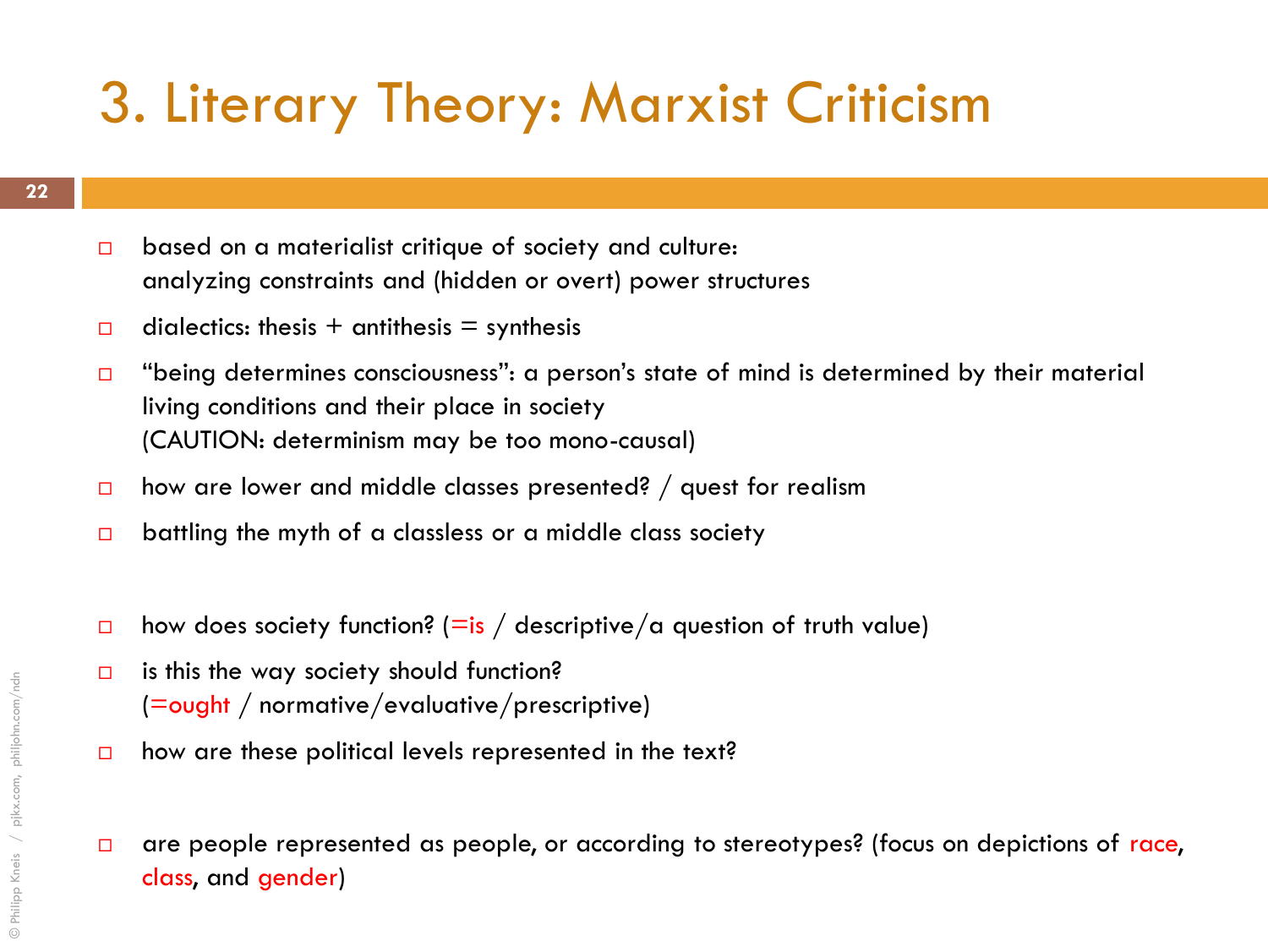### 3. Literary Theory: Gender Studies

- $\square$  gender studies has its origin in women's studies
- $\Box$  focus on depictions of gender: especially stereotypes of both men and women (and others)
- $\Box$  sex: biological attributes
- □ gender: cultural roles (may coincide with biology or not)
- $\Box$  leads to: discussions on prevalence of nature or culture (or both)
- $\Box$  presentations of gender / stereotyping of human beings by sex and/or gender roles: is the individual shown, or a caricature?
- $\Box$  heterosexuality homosexuality trans-gender discussions
- □ family roles: private sphere (female?) vs. public sphere (male?)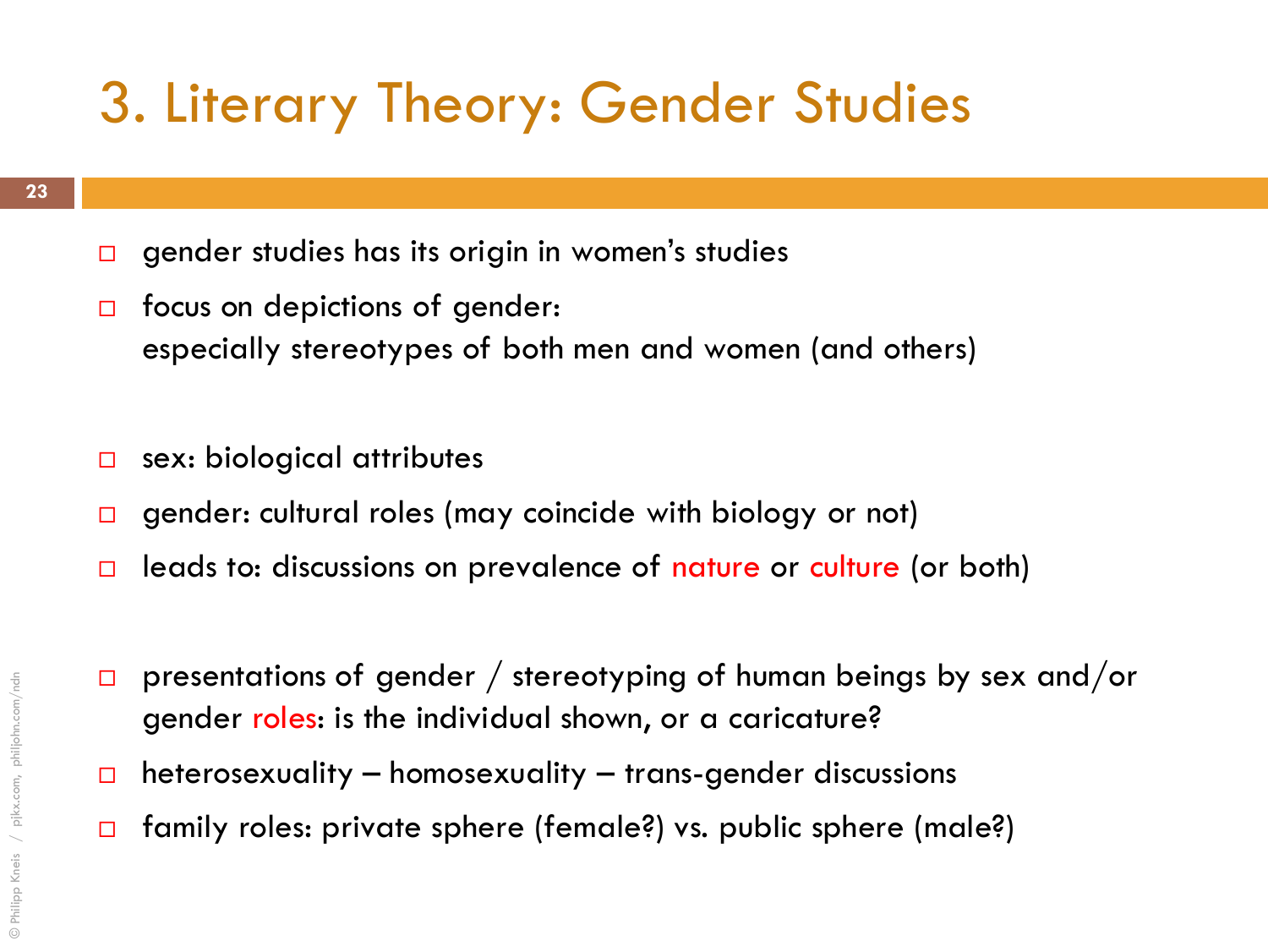### 3. Literary Theory: Postcolonialism

- $\Box$  inclusion of other voices into the canon which do not generally belong to the privileged classes
- $\Box$  "subalternity": a position of being disadvantaged/colonized opposite a "hegemonic"/colonizing structure
- $\Box$  is the subaltern subject allowed to speak for themselves?
- $\Box$  who owns the representation of others?
- □ is an "other" needed to depict one's own culture? do alien cultures appear different and less human through a process of "othering"?
- $\Box$  inclusion of others means to question one's own self
- $\Box$  but: critique of nationalism oftentimes creates new nationalisms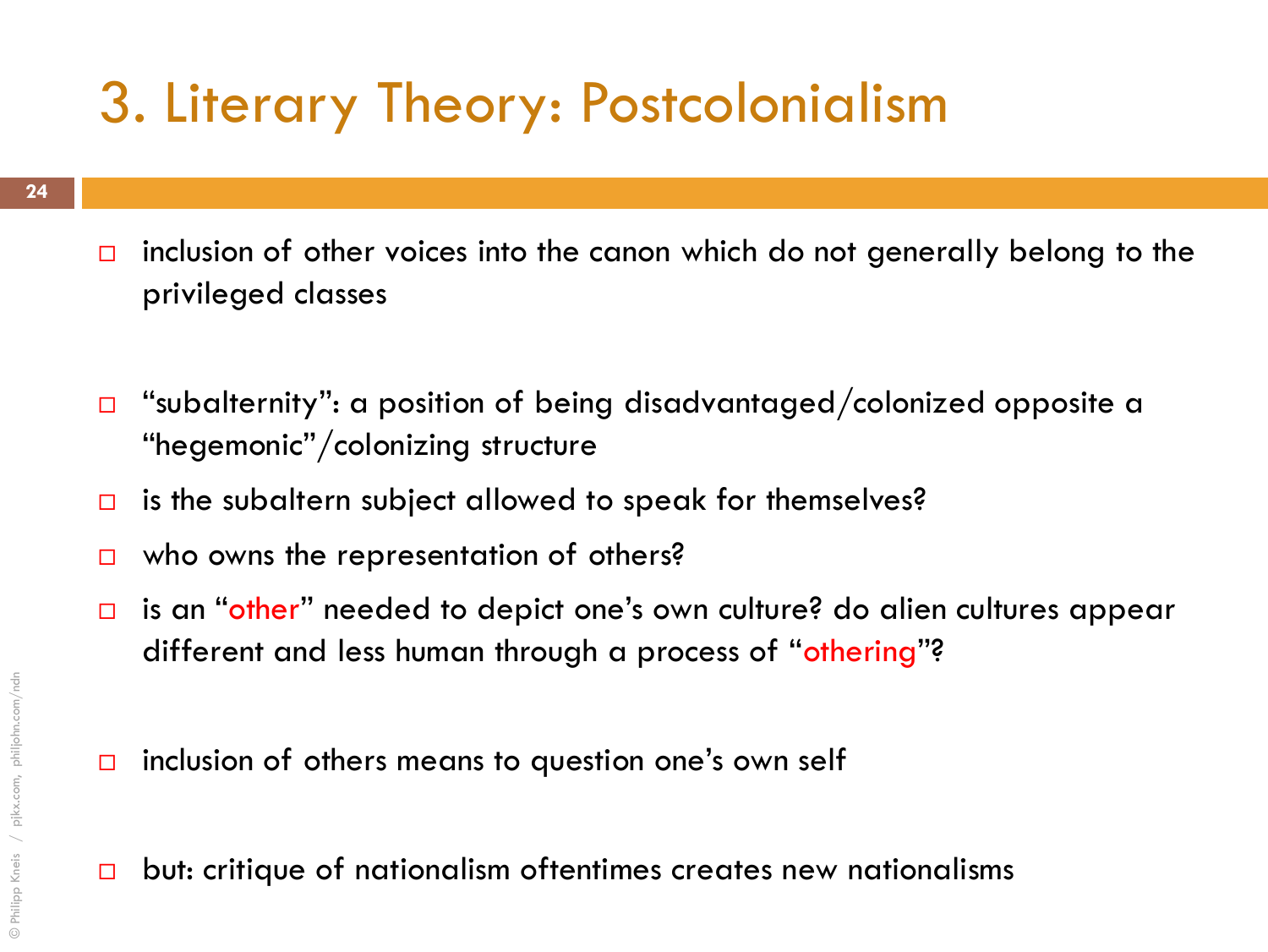

### What does this mean for our understanding of literature?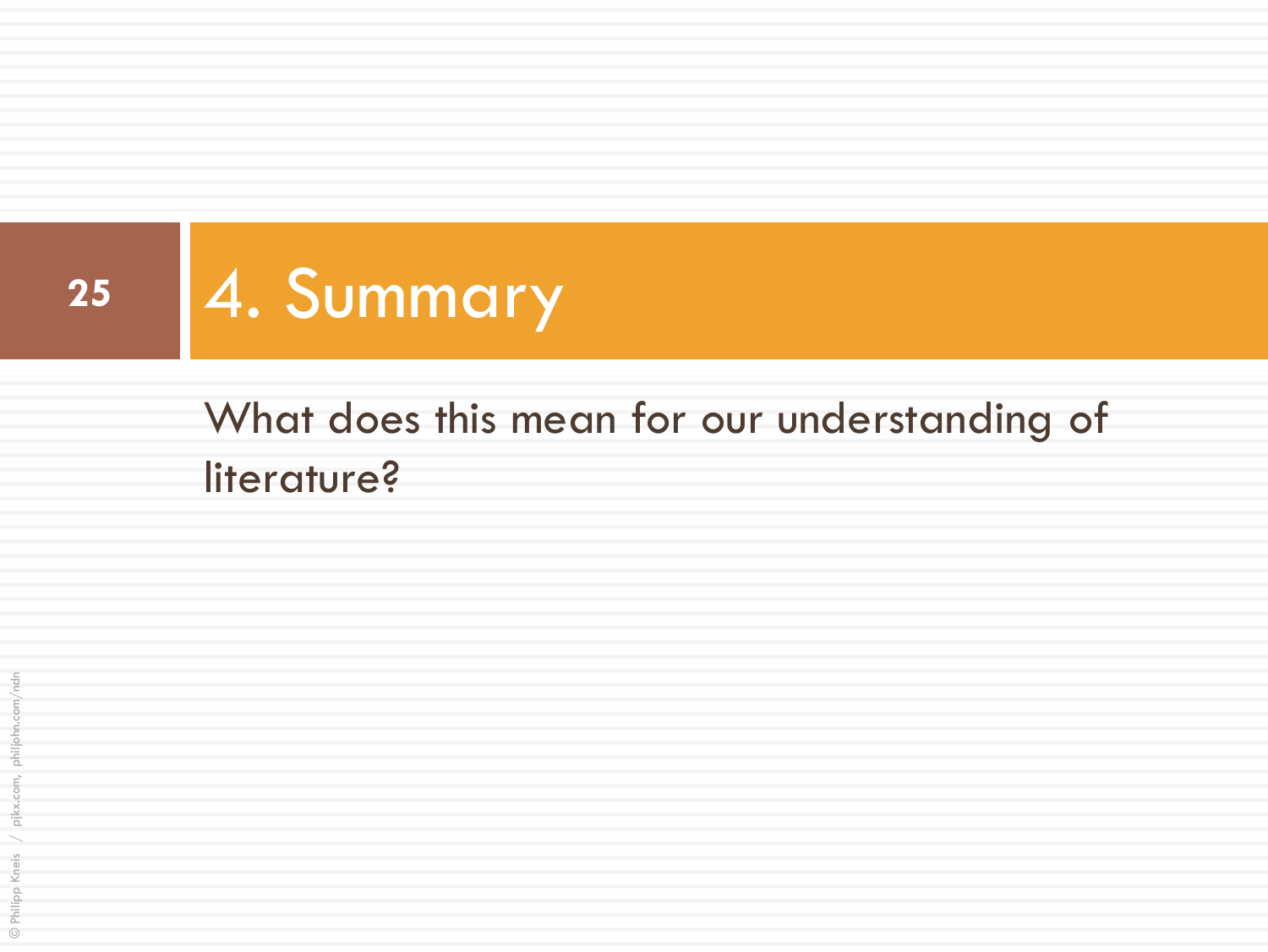### 4. Summary

#### Literature is

- □ a constantly evolving body of works of not merely descriptive, documentary, or everyday nature (depending on context)
- $\Box$  derived from the entirety of the cultural discourse
- □ written (or filmed, photographed, ...) by one or more persons
- $\Box$  who are only one authority amongst many on the respective text
- $\Box$  Literature can be approached in many ways.
- $\Box$  none of these ways need to be "better" than others
- $\Box$  which theoretical approach is used depends on the text, and the main questions asked by the respective scholar